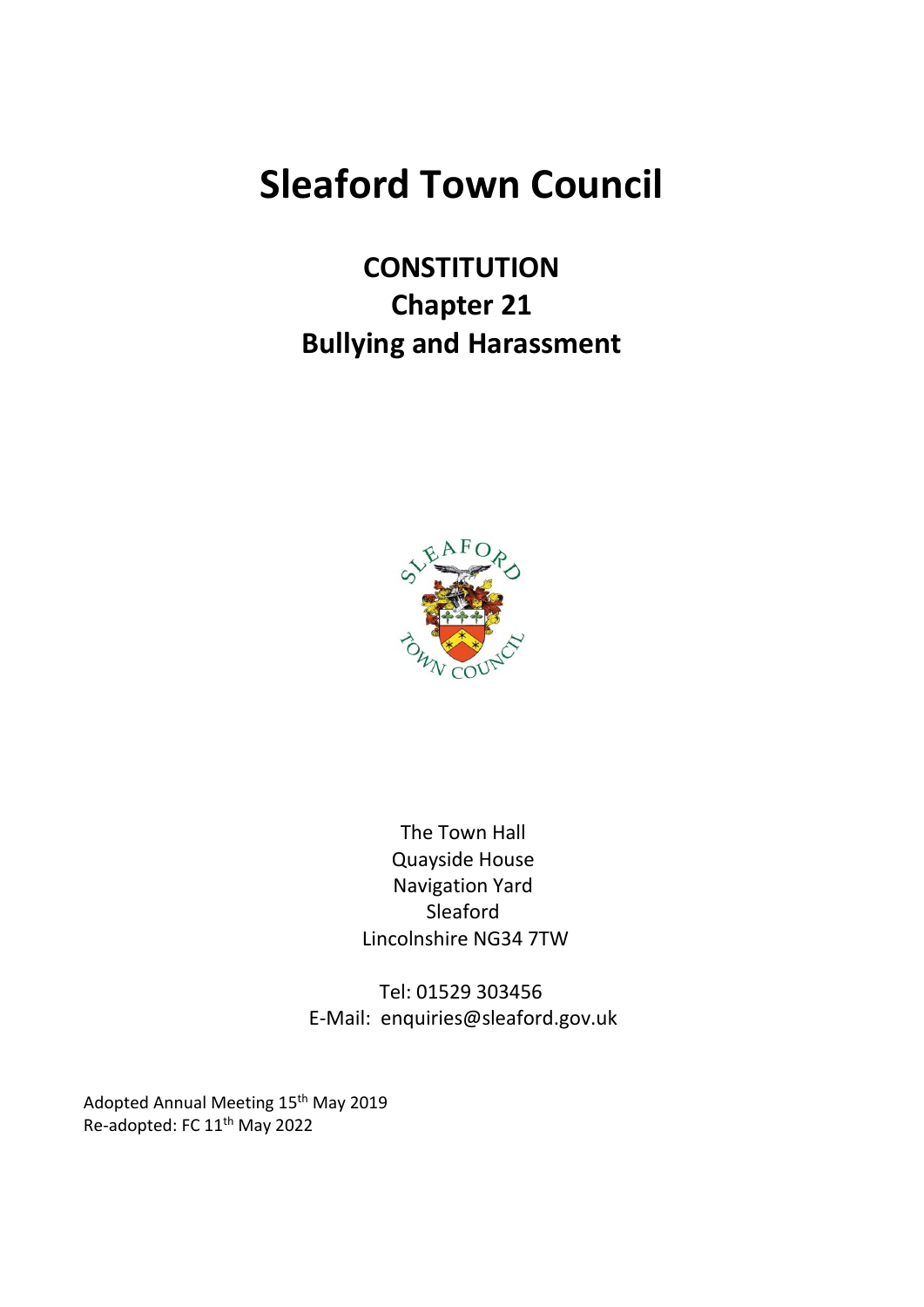#### **BULLYING & HARASSMENT POLICY.**

#### **1. GENERAL STATEMENT OF COMMITMENT.**

Sleaford Town Council fully supports the right of all people to be treated with respect and dignity in the workplace. The Council recognises that bullying is not only unacceptable on moral grounds and harassment on legal grounds, but that either can have a negative effect on both individuals and operational efficiency. Under the Health & Safety at Work Act 1974 employers have a general duty of care to protect employees' health, safety and welfare whilst at work. Sleaford Town Council is committed to promoting a working environment free from any form of bullying or harassment and has a duty to implement this policy.

All employees will be made aware of the Town Council's policy forbidding bullying and all employees are expected to adhere to this policy. Bullying and harassment will not be tolerated by anyone at Sleaford Town Council. Appropriate disciplinary action may be taken against employees who breach this policy. This policy applies to staff both on and off the premises, as well as Councillors.

All employees are required to help create a working environment in which bullying and harassment are unacceptable and should ensure that they do not collude with bullying or harassing behaviour. Managers are responsible for raising awareness of the issue, responding constructively to any complaints and challenging and stopping bullying and harassment at work.

The Town Council also recognises that it has a responsibility under The Equality Act 2010 to protect employees from bullying or harassment at work by members of the public. This is defined as thirdparty harassment and the employer must take reasonable steps to prevent it from happening. Definitions of Bullying and Harassment. Bullying is primarily intimidating in nature, but can also be insulting, offensive or malicious. Examples of bullying can be:

- a) physical violence against a person
- b) damage or theft of personal belongings
- c) spreading malicious rumours
- d) ridiculing or demeaning someone \* exclusion or victimisation
- e) persistent, unnecessary criticism
- f) making inappropriate personal comments
- g) shouting at colleagues in public or in private
- h) overbearing supervision \* blocking leave or training applications without valid reasons
- i) making threats or comments about job security without foundation
- j) inappropriate use of social media

When harassment arises from people not directly employed by the Council – e.g. the public – such complaints will be taken seriously and will be pursued with the third party concerned, exercising whatever sanctions are available.

#### **2. PREVENTION OF BULLYING AND HARASSMENT.**

Some people are unaware that their behaviour is unacceptable and an informal discussion may lead to greater understanding and an agreement that the behaviour will stop. The individual may choose to make this approach themselves, or they may obtain support from a colleague or an external source in the case of a Councillor. It is the duty of the Town Council to take action on any harassing or bullying behaviour that it becomes aware of before it results in a complaint.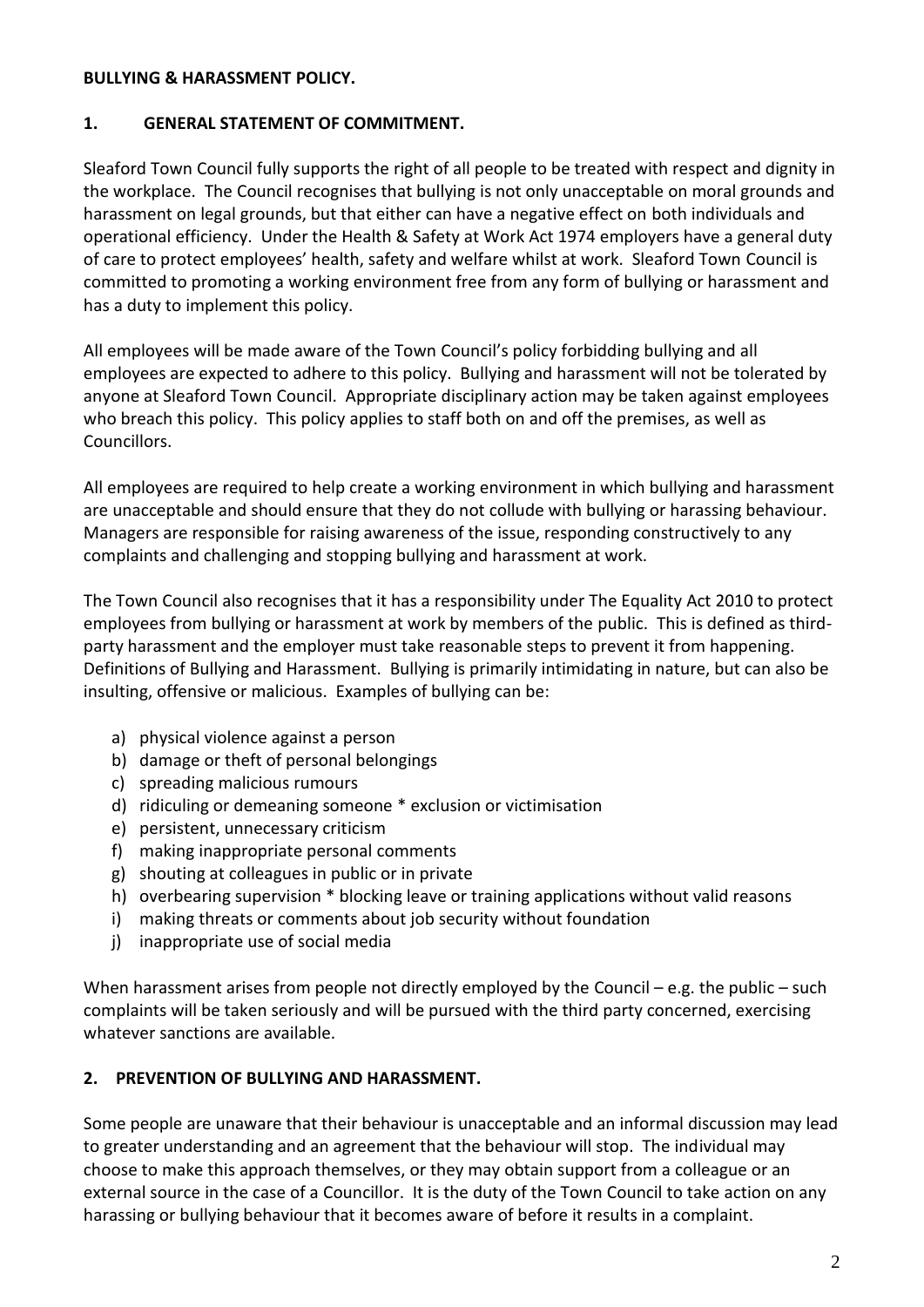The outcome at this informal stage may be that the complaint or allegation is:

- a) unfounded,
- b) is not proceeded with, or
- c) can be resolved through an apology or some other means,
- d) is founded but is sufficiently minor that it requires no further action other than advice, guidance, training and monitoring through the normal supervisory processes. In this event a note of the action being taken will with the offender's knowledge, be placed on their personal file. This record may be used as evidence by the alleged offender at some subsequent stage.

## **3. DISCIPLINARY PROCEDURES**

All complaints, or information relating to such complaints, will be taken seriously and dealt with fairly, sensitively and confidentially. Colleagues who witness another colleague being harassed or bullied will be able to report it to the appropriate manager without fear of reprisal. Victimisation arising from making a complaint will not be tolerated.

## **4. GRIEVANCE PROCEDURE**

In the event that an employee wishes to make a formal complaint, the Council's Grievance Procedure will be implemented immediately and complaints will be investigated swiftly in an objective and independent manner. Appropriate disciplinary action may be taken following Sleaford Town Council's Disciplinary Procedure.

#### **5. GRIEVANCE PROCEDURE PROCESS**

The employee is required to discuss the matter with their Line Manager; this may not be appropriate if it is the immediate manager who is conducting the bullying/harassment. The employee may approach a designated "Contact Officer/Member" should they wish, who will be able to:

- a) provide sympathetic assistance to the employee
- b) explain how the Grievance Procedure works
- c) establish the main details of the complaint
- d) channel the complaint to the appropriate manager for action if the employee decides to take the matter further.

The Contact Officer/Member will discuss cases in complete confidence and will not divulge information to any other person without the agreement of the employee. All parties will endeavour to keep the matter confidential and it should be made clear by the Contact Officer/Member that open discussion about the complaint is not acceptable and may not be lawful.

An employee who talks to the Contact Officer/Member is not under any obligation to take further action. An employee may initiate the Council's Grievance Procedure with or without having approached a Contact Officer/Member.

The designated Contact Officer/Member for Sleaford Town Council are:

- a) The Town Mayor
- b) The Town Clerk